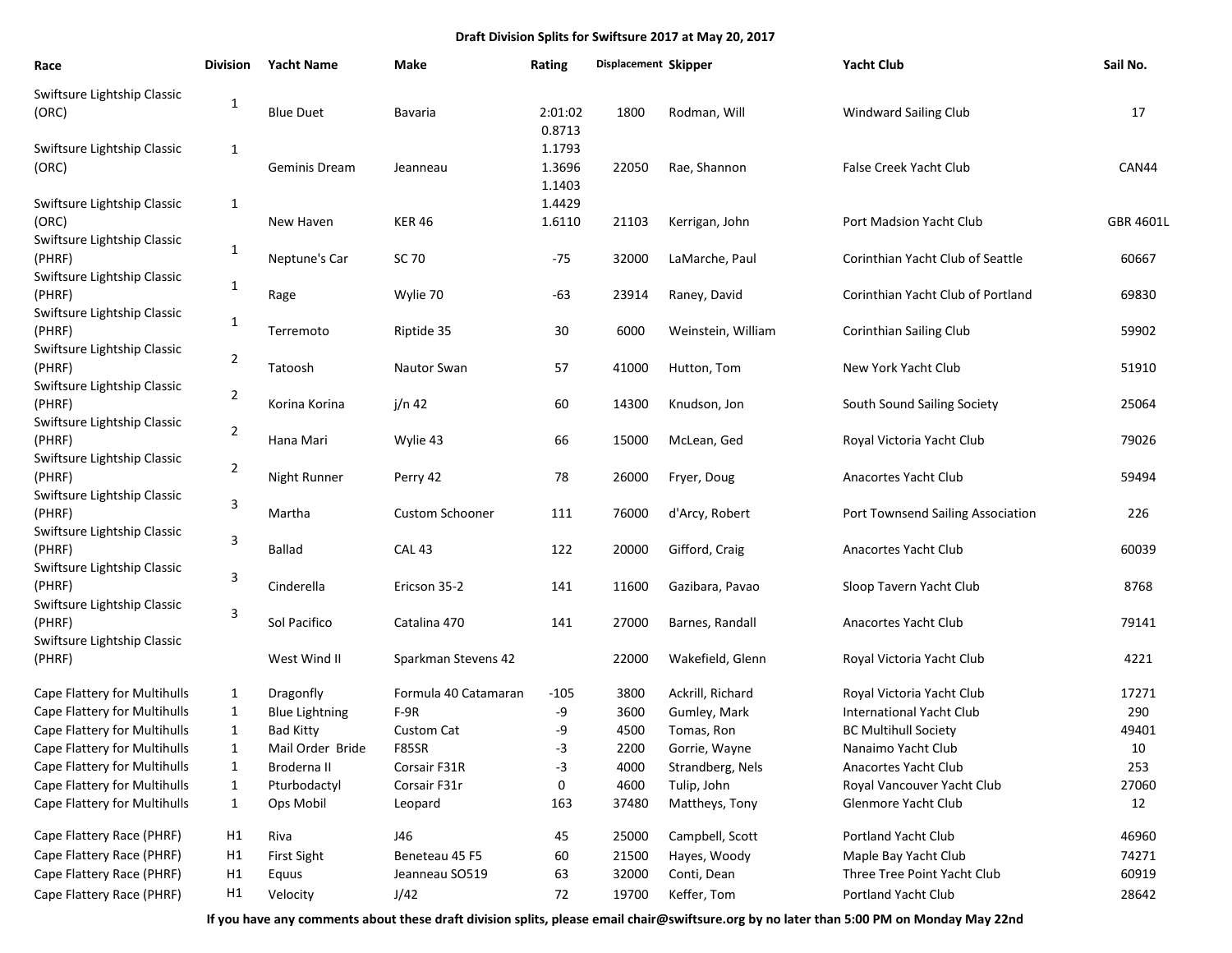| Cape Flattery Race (PHRF) | H1             | <b>Future Primitive</b> | $J37-1$                      | 75  | 13500 | Mackenzie, Ron             | Royal Vancouver Yacht Club          | 34950            |
|---------------------------|----------------|-------------------------|------------------------------|-----|-------|----------------------------|-------------------------------------|------------------|
| Cape Flattery Race (PHRF) | H1             | Intuition               | Beneteau first 36.7          | 81  | 12939 | Johannessen, Jim           | Corinthian Yacht Club of Bellingham | 239              |
| Cape Flattery Race (PHRF) | H1             | Different Drummer       | <b>Wauguiez Centurion 40</b> | 81  | 19826 | Hill, Charles              | Corinthian Yacht Club of Seattle    | 52804            |
| Cape Flattery Race (PHRF) | H1             | Kiva                    | Finngulf 41                  | 81  | 18000 | Sellgren, Julien           | Cascadia Yacht Club                 | 52033            |
| Cape Flattery Race (PHRF) | H1             | Helios                  | Beneteau 36.7                | 81  | 12795 | James, David               | Corinthian Yacht Club of Seattle    | 33               |
| Cape Flattery Race (PHRF) | H1             | Contagious              | Beneteau 36.7                | 81  | 13000 | Sacre, Declan              | West Vancouver Yacht Club           | 74460            |
| Cape Flattery Race (PHRF) | H1             | Northern Lights         | Nordic 44                    | 90  | 23000 | Fletcher, Cris             | Campbell River Yacht Club           | Can 16           |
| Cape Flattery Race (PHRF) | H1             | Rubato                  | Hanse                        | 90  | 17417 | Blaine, Steve              | Vancouver Rowing Club - Yachting    | 74408            |
| Cape Flattery Race (PHRF) | H <sub>2</sub> | Pacific High            | C&C                          | 99  | 12000 | Gugins, John               | Squamish Yacht Club                 | 54978            |
| Cape Flattery Race (PHRF) | H <sub>2</sub> | OxoMoxo                 | Swan                         | 99  | 18000 | Frazer, Douglas            | Corinthian Yacht Club of Seattle    | 39118            |
| Cape Flattery Race (PHRF) | H <sub>2</sub> | Serenite                | <b>Beneteau Oceanus</b>      | 102 | 23292 | Zeliadt, Steve             | Sloop Tavern Yacht Club             | 93               |
| Cape Flattery Race (PHRF) | H <sub>2</sub> | Thundorca               | Tartan                       | 117 | 21000 | Kanlyn, Scott              | Seattle Yacht Club                  | 39500            |
| Cape Flattery Race (PHRF) | H <sub>2</sub> | Syrena                  | Bavaria                      | 117 | 17420 | Chrostowski, Lukas         | Point Roberts Yacht Club            | 234              |
| Cape Flattery Race (PHRF) | H <sub>2</sub> | Pardon My French        | Hunter Legend 40.5           | 126 | 20000 | Savoye, Frederick          | Sloop Tavern Yacht Club             | 405-993          |
| Cape Flattery Race (PHRF) | H <sub>2</sub> | Ride the Wind           | Jeanneau                     | 129 | 14771 | Mattheys, Tony             | Glenmore Yacht Club                 | 8188             |
| Cape Flattery Race (PHRF) | H <sub>2</sub> | Image                   | Catalina                     | 129 | 15900 | Klimaschewski, Marc-Andrea | Corinthian Yacht Club of Seattle    | 79175            |
| Cape Flattery Race (PHRF) | H <sub>2</sub> | Madrugador              | Cal 40                       | 129 | 15500 | Irish, Michael             | Corinthian Yacht Club of Seattle    | 7240             |
| Cape Flattery Race (PHRF) | H <sub>2</sub> | Les Chevaux Blancs      | Beneteau                     | 132 | 12750 | Kells-Murphy, Gordon       | Three Tree Point Yacht Club         | 79052            |
| Cape Flattery Race (PHRF) | H <sub>2</sub> | Cool Change             | C&C                          | 144 | 22000 | Noragon, Frank             | Rose City Yacht Club                | 23723            |
| Cape Flattery Race (PHRF) | L1             | Freja                   | Aerodyne                     | 18  | 16250 | Cruse, Jonathan            | Sloop Tavern Yacht Club             | RSA <sub>2</sub> |
| Cape Flattery Race (PHRF) | L1             | Absolutely              | Farr 39ML                    | 18  | 9376  | Macaulay, Charlie          | Corinthian Yacht Club of Seattle    | 3909             |
| Cape Flattery Race (PHRF) | L1             | Surfrider               | Santa Cruz 50                | 21  | 16000 | Johnston, Greg             | Royal Vancouver Yacht Club          | <b>CAN 1015</b>  |
| Cape Flattery Race (PHRF) | L1             | Gray Wolf               | <b>Custom RM</b>             | 24  | 19000 | Goussev, Evgeniy           | Port Madsion Yacht Club             | 401              |
| Cape Flattery Race (PHRF) | L1             | Constellation           | $J-133$                      | 24  | 19760 | Holbrook, Ron              | Corinthian Yacht Club of Tacoma     | 52529            |
| Cape Flattery Race (PHRF) | L1             | Joy Ride                | J/122                        | 42  | 15000 | Miller, Bron               | Seattle Yacht Club                  | 89               |
| Cape Flattery Race (PHRF) | L1             | Anam Cara               | J Boat                       | 42  | 14000 | Kelly, Tom                 | <b>Portland Yacht Club</b>          | 79093            |
| Cape Flattery Race (PHRF) | L1             | RambunXious             | XYachts XP38                 | 48  | 14936 | Liteplo, Jonathan          | Royal Vancouver Yacht Club          | <b>CAN3854</b>   |
| Cape Flattery Race (PHRF) | L1             | Wild Blue               | J Boats J/120                | 51  | 13900 | Picco, Michael             | Anacortes Yacht Club                | 151              |
| Cape Flattery Race (PHRF) | L1             | Panama Red              | Farr Mumm36                  | 51  | 8100  | Schweiger, Chris           | <b>Portland Yacht Club</b>          | 83184            |
| Cape Flattery Race (PHRF) | L1             | Hinzite                 | J120                         | 54  | 14500 | Hinz, James                | Seattle Yacht Club                  | 50005            |
| Cape Flattery Race (PHRF) | L1             | Light Scout             | $J-120$                      | 54  | 12650 | Palmer, Kirk               | Royal Victoria Yacht Club           | 143              |
| Cape Flattery Race (PHRF) | L1             | Bravo Zulu              | Beneteau 40.7                | 57  | 15350 | Vaughan, Denny             | Corinthian Yacht Club of Seattle    | 46720            |
| Cape Flattery Race (PHRF) | L1             | Kraken                  | Beneteau 40.7                | 57  | 15784 | Malecek, Mark              | West Vancouver Yacht Club           | 60104            |
| Cape Flattery Race (PHRF) | L1             | with Grace              | J120                         | 57  | 13000 | Johnson, Chris             | Corinthian Yacht Club of Seattle    | 50791            |
| Cape Flattery Race (PHRF) | L2             | Nirvana                 | Beneteau First 40.7          | 60  | 15211 | Minenko, Dmitriy           | Point Roberts Yacht Club            | 47071            |
| Cape Flattery Race (PHRF) | L2             | SeaDuced                | C&C 121                      | 60  | 14500 | Cutler, Ross               | <b>Scuttlebutt Sailing Club</b>     | 69238            |
| Cape Flattery Race (PHRF) | L2             | Serendipity             | J/109                        | 69  | 10500 | Sitar, Tom                 | Royal Vancouver Yacht Club          | <b>CAN 258</b>   |
| Cape Flattery Race (PHRF) | L2             | Diva                    | J Boat                       | 69  | 10900 | Prentice, Jim              | Royal Vancouver Yacht Club          | <b>CAN287</b>    |
| Cape Flattery Race (PHRF) | L2             | Tantivy                 | $J-109$                      | 69  | 11000 | Burnell, Stuart M          | Corinthian Yacht Club of Seattle    | 248              |
| Cape Flattery Race (PHRF) | L2             | Tahlequah               | $J-35$                       | 72  | 10500 | Leighton, George           | Corinthian Yacht Club of Seattle    | 41793            |
| Cape Flattery Race (PHRF) | L2             | Altair                  | J/35                         | 72  | 10500 | Vannice, Jason             | South Sound Sailing Society         | 87652            |
| Cape Flattery Race (PHRF) | L2             | Shearwater              | J35                          | 72  | 10500 | Haflinger, Karl            | Corinthian Yacht Club of Tacoma     | 40248            |
| Cape Flattery Race (PHRF) | L2             | Fortuna                 | C&C 115                      | 72  | 13000 | De Lanoy, David            | Sloop Tavern Yacht Club             | 62               |
| Cape Flattery Race (PHRF) | L2             | Elusive                 | C&C115                       | 72  | 13000 | Whitney, Jeff              | Corinthian Yacht Club of Seattle    | 51               |
| Cape Flattery Race (PHRF) | L2             | Dominatrix              | $X-119$                      | 81  | 11400 | Stewart, Richard           | Royal Vancouver Yacht Club          | 42382            |
| Cape Flattery Race (PHRF) | L2             | J                       | J boats                      | 90  | 8100  | King-Harris, Adrian        | Royal Victoria Yacht Club           | 33009            |
|                           |                |                         |                              |     |       |                            |                                     |                  |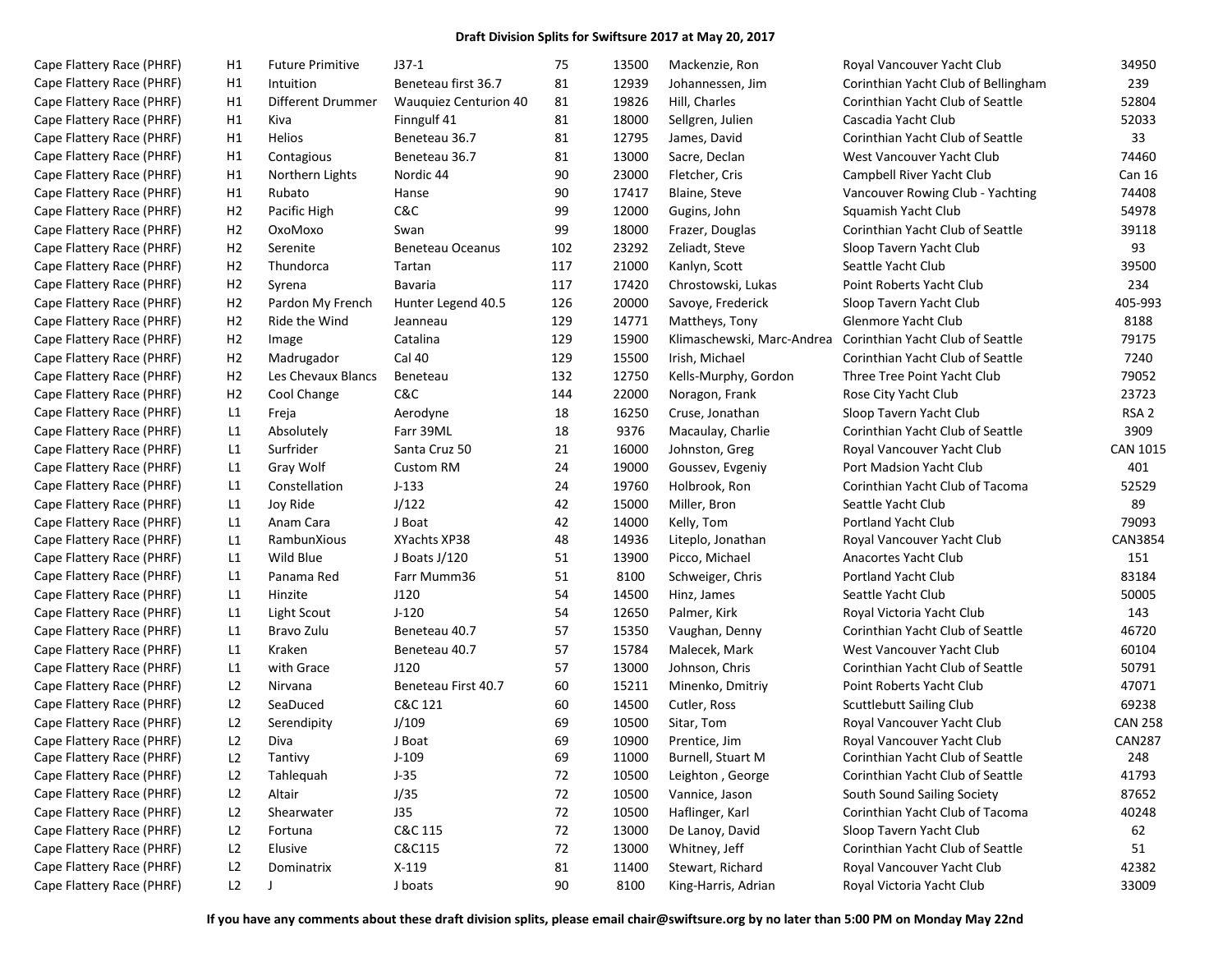| Cape Flattery Race (PHRF) | L2             | Scimitar             | Martin               | 108               | 4500  | Raftery, Branden  | South Sound Sailing Society                  | 49241           |
|---------------------------|----------------|----------------------|----------------------|-------------------|-------|-------------------|----------------------------------------------|-----------------|
| Cape Flattery Race (PHRF) | L2             | Mischief             | Santana 35           | 129               | 8500  | Patterson, Scott  | Squamish Yacht Club                          | 18683           |
| Cape Flattery Race (PHRF) | L <sub>3</sub> | Puff                 | $J-105$              | 93                | 7750  | Galbraith, Scott  | Corinthian Yacht Club of Seattle             | 115             |
| Cape Flattery Race (PHRF) | L <sub>3</sub> | Abstract             | J/105                | 93                | 7750  | Pihlaja, Doug     | Corinthian Yacht Club of Portland            | 459             |
| Cape Flattery Race (PHRF) | L <sub>3</sub> | Jaded                | J/105                | 93                | 7750  | Phoenix, Chris    | Corinthian Yacht Club of Seattle             | 299             |
| Cape Flattery Race (PHRF) | L <sub>3</sub> | Last Tango           | J105                 | 93                | 7750  | Geros, James      | Corinthian Yacht Club of Seattle             | 212             |
| Cape Flattery Race (PHRF) | L <sub>3</sub> | Free Bowl of Soup    | J/105                | 93                | 7750  | Schenk, Doug      | Corinthian Yacht Club of Portland            | 519             |
| Cape Flattery Race (PHRF) | L <sub>3</sub> | Panic                | J/105                | 93                | 7750  | Stephens, Chuck   | Seattle Yacht Club                           | 482             |
| Cape Flattery Race (PHRF) | L <sub>3</sub> | <b>Escape Artist</b> | J/105                | 93                | 7750  | Sibilla, Dana     | Corinthian Yacht Club of Portland            | 46929           |
| Hein Bank Race (ORC)      | $\mathbf{1}$   | Dark Star            | custom               | pending<br>1.1348 | 11000 | McKee, Jonathan   | Seattle Yacht Club                           | 9700            |
|                           | $\mathbf{1}$   |                      |                      | 1.4129            |       |                   |                                              |                 |
| Hein Bank Race (ORC)      |                | Longboard            | Riptide 35-2         | 1.6325<br>1.2020  | 5500  | Salusbury, Peter  | West Vancouver Yacht Club                    | CAN74445        |
|                           | $\mathbf{1}$   |                      |                      | 1.5209            |       |                   |                                              |                 |
| Hein Bank Race (ORC)      |                | Ha a' Koa            | ONE DESIGN 48        | 1.7256<br>1.2713  | 18495 | Bishop, Vic       | West Vancouver Yacht Club                    | <b>USA 4806</b> |
|                           | $\mathbf{1}$   |                      |                      | 1.6318            |       |                   |                                              |                 |
| Hein Bank Race (ORC)      |                | Kinetic V            | Transpac 52          | 1.8947            | 17602 | Sutcliffe, David  | Royal Vancouver Yacht Club                   | <b>CAN 52</b>   |
|                           |                |                      |                      | 1.2807            |       |                   |                                              |                 |
|                           | $\mathbf{1}$   |                      |                      | 1.6958            |       |                   |                                              |                 |
| Hein Bank Race (ORC)      |                | Westerly             | Santa Cruz 70        | 1.9754            | 24000 | Dahlgren, Stuart  | Royal Victoria Yacht Club                    | 18997           |
|                           |                |                      |                      | 1.2934            |       |                   |                                              |                 |
|                           | $\mathbf{1}$   |                      |                      | 1.6847            |       |                   |                                              |                 |
| Hein Bank Race (ORC)      |                | Smoke                | <b>TP 52</b>         | 1.9786            | 16548 | Travis, Steve     | Corinthian Yacht Club of Seattle             | 52005           |
|                           |                |                      |                      | 1.2959            |       |                   |                                              |                 |
|                           | $\mathbf{1}$   |                      |                      | 1.6850            |       |                   |                                              |                 |
| Hein Bank Race (ORC)      |                | Glory                | <b>TP 52</b>         | 1.9758            | 15600 | Buchan, John      | Seattle Yacht Club                           | 88008           |
|                           |                |                      |                      | 1.3368            |       |                   |                                              |                 |
|                           | $\mathbf{1}$   |                      |                      | 1.7250            |       |                   |                                              |                 |
| Hein Bank Race (ORC)      |                | Crossfire            | R/P55                | 2.0214            | 21000 | Bianco, Lou       | Sloop Tavern Yacht Club                      | 55155           |
|                           |                |                      |                      | 0.8382            |       |                   |                                              |                 |
| Hein Bank Race (ORC)      | $\overline{2}$ |                      |                      | 1.0958            |       |                   |                                              |                 |
|                           |                | FireFly              | Laser 28             | 1.2358            | 4000  | Woolcock, Douglas | Saltspring Island Yacht Club                 | 169             |
|                           |                |                      |                      | 1.0663            |       |                   |                                              |                 |
|                           | $\overline{2}$ |                      |                      | 1.4227            |       |                   |                                              |                 |
| Hein Bank Race (ORC)      |                | JAM                  | $J-160$              | 1.6146<br>1.0894  | 34000 | McPhail, John     | Gig Harbor Yacht Club                        | 18              |
|                           |                |                      |                      |                   |       |                   |                                              |                 |
|                           | $\overline{2}$ |                      |                      | 1.3792            |       |                   | Corinthian Yacht Club of Seattle             |                 |
| Hein Bank Race (ORC)      |                | White Cloud          | Cookson 12m          | 1.5598            | 10720 | Johnson, Stevan   |                                              | 8455            |
|                           |                |                      |                      | 1.0950            |       |                   |                                              |                 |
| Hein Bank Race (ORC)      | $\overline{2}$ | Jack Rabbit          | <b>Caroll Marine</b> | 1.3926            | 11000 | Nichols, Colin    |                                              |                 |
|                           |                |                      |                      | 1.5801<br>1.1035  |       |                   | Canadian Forces Sailing Association Victoria | 18193           |
|                           | $\overline{2}$ |                      |                      | 1.3984            |       |                   |                                              |                 |
| Hein Bank Race (ORC)      |                | Occam's Razor        | Farr ILC 40          |                   |       |                   |                                              | 1997            |
|                           |                |                      |                      | 1.5879            | 13000 | Vangolen, Mark    | Vancouver Rowing Club - Yachting             |                 |

**If you have any comments about these draft division splits, please email chair@swiftsure.org by no later than 5:00 PM on Monday May 22nd**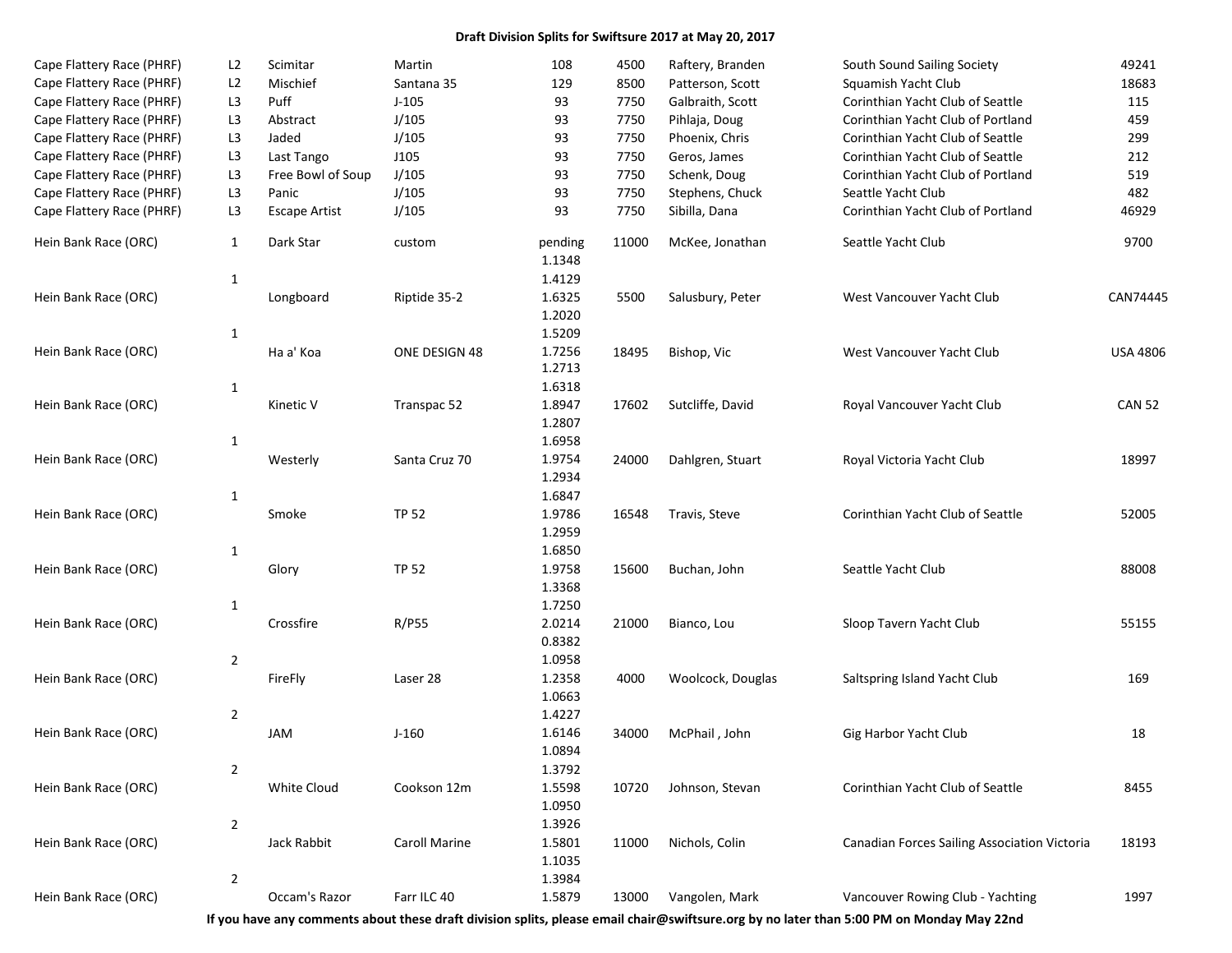|                           | $\overline{2}$ |                           |                       | 1.1094<br>1.4306 |       |                     |                                                     |                 |
|---------------------------|----------------|---------------------------|-----------------------|------------------|-------|---------------------|-----------------------------------------------------|-----------------|
| Hein Bank Race (ORC)      |                | Hamachi                   | J/125                 | 1.6452<br>1.1343 | 8352  | Dougherty, Shawn    | Sloop Tavern Yacht Club                             | 13696           |
|                           | $\overline{2}$ |                           |                       | 1.4234           |       |                     |                                                     |                 |
| Hein Bank Race (ORC)      |                | <b>Strait Marine</b>      | Modified Farr 40      | 1.6152           | 10902 | Allan, Jim          | Royal Vancouver Yacht Club                          | <b>CAN 95</b>   |
| Juan de Fuca (PHRF >= 40) | Η1             | Northern Girl             | Beneteau First 45f5   | 72               | 21000 | Telford, Cam        | West Vancouver Yacht Club                           | 64900           |
| Juan de Fuca (PHRF >= 40) | Η1             | Sadie Mae                 | Grand Soleil 40       | 81               | 17306 | Beals, Justin       | Sloop Tavern Yacht Club                             | 53561           |
| Juan de Fuca (PHRF >= 40) | Η1             | Valerie May               | Beneteau              | 92               | 19566 | Sarich, Tracy       | Cascadia Yacht Club                                 | CAN1039         |
| Juan de Fuca (PHRF >= 40) | Η1             | Sloop Dawg                | Beneteau 405          | 93               | 18000 | Marvin, Adam        | Sloop Tavern Yacht Club                             | 69849           |
| Juan de Fuca (PHRF >= 40) | Η1             | Momentum                  | C&C 40                | 105              | 20000 | Brands, Andy        | Cascadia Yacht Club                                 | 74450           |
| Juan de Fuca (PHRF >= 40) | Η1             | Terna III                 | 39' C&C               | 111              | 17000 | Kitchen, Bill       | Bowen Island Yacht Club                             | 19535           |
| Juan de Fuca (PHRF >= 40) | Η1             | Passepartout              | Stevens 47            | 114              | 40000 | Shainin, Pete       | Anacortes Yacht Club                                | 47724           |
| Juan de Fuca (PHRF >= 40) | Η1             | New Beginnings I          | Bavaria 39            | 114              | 18260 | Hulatt, Edgar       | Sidney North Saanich Yacht Club                     | 74421           |
| Juan de Fuca (PHRF >= 40) | Η1             | Wind Child                | Beneteau first 36s7   | 114              | 13000 | Heessels, Rudolf    | Sequim Bay Yacht Club                               | 74329           |
| Juan de Fuca (PHRF >= 40) | Η1             | <b>Blue Shift</b>         | Tartan 3700           | 117              | 15950 | Turner, Ron         | Sidney North Saanich Yacht Club                     | CAN 108         |
| Juan de Fuca (PHRF >= 40) | Η1             | Raindrop                  | Cascade 36            | 138              | 1300  | Easton, Joby        | Rose City Yacht Club                                | 29274           |
| Juan de Fuca (PHRF >= 40) | H1             | <b>Bulletproof</b>        | Olson 911SE           | 138              | 8800  | Martin, Nigel       | Royal Victoria Yacht Club                           | 42512           |
| Juan de Fuca (PHRF >= 40) | H <sub>2</sub> | Runaway                   | Norlin 34             | 141              | 12000 | Calvert, Phil       | Seattle Yacht Club                                  | 39010           |
| Juan de Fuca (PHRF >= 40) | H <sub>2</sub> | Echo                      | Catalina              | 141              | 15900 | Miller, Stephen     | Olympia Yacht Club                                  | 59924           |
| Juan de Fuca (PHRF >= 40) | H <sub>2</sub> | Discernment               | Dufour 335            | 153              | 12291 | Owen-Flood, Marc    | Royal Victoria Yacht Club                           | <b>CAN 1036</b> |
| Juan de Fuca (PHRF >= 40) | H <sub>2</sub> | Noflyk                    | Jeanneau SO37         | 156              | 13448 | Abbott, Clint       | Royal Victoria Yacht Club                           | 304             |
| Juan de Fuca (PHRF >= 40) | H <sub>2</sub> | Wadadli                   | Pearson 36            | 165              | 13500 | Palfrey, Warren     | International Yacht Club of BC                      | 8619            |
| Juan de Fuca (PHRF >= 40) | H <sub>2</sub> | Magnum                    | C&C 30 Custom 1/2 Ton | 171              | 6411  | Belcourt, Andre     | Royal Victoria Yacht Club                           | 34052           |
| Juan de Fuca (PHRF >= 40) | H <sub>2</sub> | Andiamo                   | Beneteau 323          | 192              | 10000 | Pearson, Jim        | <b>Scuttlebutt Sailing Club</b>                     | 21507           |
| Juan de Fuca (PHRF >= 40) | H <sub>2</sub> | Pitoraq                   | Windward 30-1         | 198              | 8000  | Heath, Graham       | Canadian Forces Sailing Association Victoria        | 798             |
| Juan de Fuca (PHRF >= 40) | H <sub>2</sub> | Kaysaren                  | Beneteau First285     | 201              | 6160  | Ozker, Edis         | Canoe Bay Sailing Club                              | 26              |
| Juan de Fuca (PHRF >= 40) | H <sub>2</sub> | Sea Weasel                | ${\sf CS}$            | 213              | 6100  | Campbell, Tyler     | Cascadia Yacht Club                                 | 1425            |
| Juan de Fuca (PHRF >= 40) | H <sub>2</sub> | Lady Eileen               | Baba 30               | 249              | 12500 | Crabtree, Barret    | <b>Milltown Sailing Association</b>                 | 60794           |
| Juan de Fuca (PHRF >= 40) | L1             | Bat Out Of Hell           | Farr 30               | 54               | 4548  | Staughton, Lance    | Hood River Yacht Club                               | <b>USA 55</b>   |
| Juan de Fuca (PHRF >= 40) | L1             | Fortissimo                | <b>Grand Surprise</b> | 72               | 6000  | Ladd, Chris         | West Vancouver Yacht Club                           | 5934            |
| Juan de Fuca (PHRF >= 40) | L1             | Sunshine Girl             | J35                   | 72               | 18000 | Meagher, Walt       | Anacortes Yacht Club                                | 69532           |
| Juan de Fuca (PHRF >= 40) | L1             | <b>Beats Per Minute</b>   | Olson                 | 84               | 4000  | Miller Stead, Eldin | Royal Victoria Yacht Club                           | 18310           |
| Juan de Fuca (PHRF >= 40) | L1             | <b>Final Dash</b>         | Dash 34               | 87               | 7000  | Blaauw, Kerry       | <b>Canadian Forces Sailing Association Victoria</b> | 34473           |
| Juan de Fuca (PHRF >= 40) | L1             | Keet                      | J/33                  | 93               | 8100  | Lawrence, Brian     | Corinthian Yacht Club of Bellingham                 | 97600           |
| Juan de Fuca (PHRF >= 40) | L1             | Ultraman II               | <b>Ross 930</b>       | 96               | 4890  | Saunderson, Jason   | Royal Vancouver Yacht Club                          | 69307           |
| Juan de Fuca (PHRF >= 40) | L1             | Wings of the Dawn         | Soverel               | 96               | 5800  | Porter, Rick        | Port Angeles Yacht Club                             | 97324           |
| Juan de Fuca (PHRF >= 40) | L1             | Scoundrel                 | Olson 30              | 99               | 3400  | Brackett, Gavin     | Orcas Island Yacht Club                             | 18199           |
| Juan de Fuca (PHRF >= 40) | L1             | Fiasco                    | Olson 30              | 99               | 3600  | Hesford, AJ         | Royal Victoria Yacht Club                           | 67807           |
| Juan de Fuca (PHRF >= 40) | L1             | Interim                   | <b>Ross 930</b>       | 105              | 5000  | Schnellback, John   | Maple Bay Yacht Club                                | 87383           |
| Juan de Fuca (PHRF >= 40) | L <sub>2</sub> | Zaff                      | J/92                  | 105              | 5500  | Wampold, Phil       | Royal Victoria Yacht Club                           | 56272           |
| Juan de Fuca (PHRF >= 40) | L2             | Gone With The Wind C&C-99 |                       | 108              | 9265  | Hendricks, Ronald   | <b>Scuttlebutt Sailing Club</b>                     | 79058           |
| Juan de Fuca (PHRF >= 40) | L2             | Muffin                    | Santa Cruz            | 117              | 5000  | Greth, Garry        | Sloop Tavern Yacht Club                             | 18660           |
| Juan de Fuca (PHRF >= 40) | L <sub>2</sub> | <b>Flying Circus</b>      | S2 9.1M               | 135              | 8000  | Yaremko, Eric       | Bellingham Yacht Club                               | 69182           |
| Juan de Fuca (PHRF >= 40) | L <sub>2</sub> | Impulsive                 | J/30                  | 141              | 7000  | Gwildis, Ulf Georg  | Sloop Tavern Yacht Club                             | 489             |